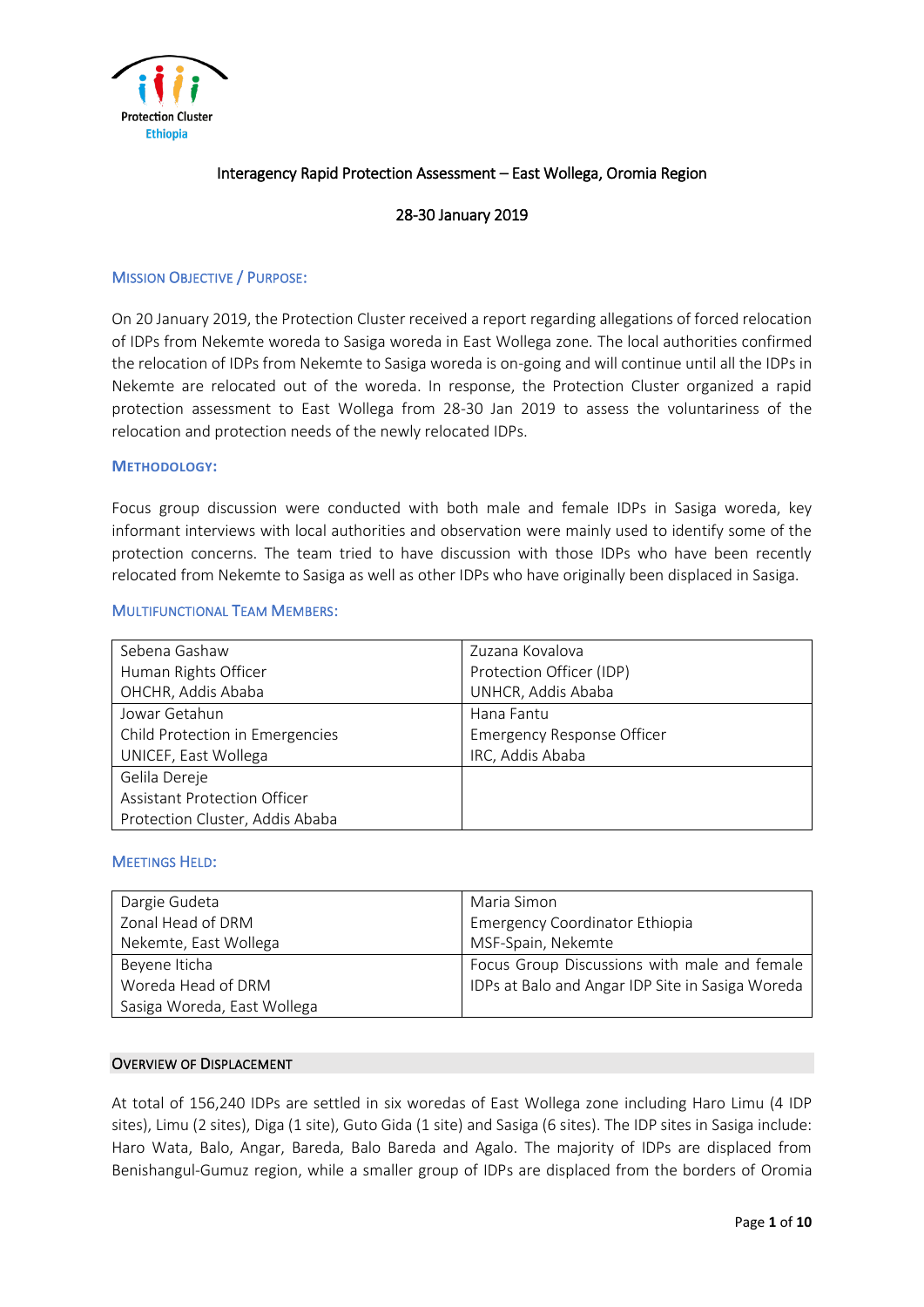

region. In Nekemte, there were approximately 3,078 IDPs in eight IDP sites before 1,009 IDPs were relocated to sites in Sasiga woreda the second week of January as per information received from Zonal DRM head. Currently IDPs are living in five IDP sites in Nekemte.

As per information received from authorities as well as IDPs, it is understood that the relocation of IDPs should not be referred to as return as the IDPs have not returned to their actual homes and properties but to their woredas of origin. IDPs are found in temporary shelters as their homes have been destroyed.

# KEY INFORMANT INTERVIEWS WITH ZONAL AND WOREDA DISASTER RISK MANAGEMENT

- Reasons for relocation mentioned include the peace and reconciliation efforts by the Oromia and Benishangul-Gumuz regional governments along the border areas. Secondly, for IDPs to be able to revive their livelihoods (i.e. farming and agriculture) in their areas of origin and thirdly for the collective sites (government facilities) in Nekemte to be vacated and resume their normal functions (i.e. schools, etc).
- In regards to consultations that have taken place with the IDPs, it was reported that the government-led relocation initiative ensured that consent to return to (or near to) woredas of origin was obtained from the IDPs. DRM stated that follow-up discussions will be held to further discuss relocation and force will not be used. For some of the IDPs who resisted the relocation, ongoing discussions are taking place, to convince them to relocate. Some of the reasons mentioned why IDPs do not want to relocate to Sasiga were better assistance in Nekemte compared to Sasiga.
- In response to the inquiry made as to why Sasiga was the chosen woreda for relocation, it was explained that IDPs chose to go back to that woreda as this was closer to their homes which would allow them to cross into Benshangul-Gumuz and take care of their farmlands. Moreover, the reconciliation process that is currently taking place along the border areas of Sasiga woreda and Kamashi zone was mentioned to be the other factor to choose Sasiga for relocation. Additionally Sasiga woreda isfertile land that is good for farming and IDPs have opted to go to this woreda given they are either from Sasiga woreda, from a nearby woreda, or from neighbouring Benishangul-Gumuz region that borders Sasiga woreda.
- Although it was indicated that the relocation process was organized with places of relocation prearranged and temporary shelters set-up, the living condition in Sasiga are overcrowded and does not allow privacy for IDPs, particularly women.
- At the Nekemte zonal level, there are three committees established to handle administrative, sectoral and logistic matters related with the IDPs. Accordingly, the different services in terms of food, health and nutrition are managed by these government-led committees. Humanitarian partners have been involved through the provision of medicines. There have been issues related to delay of food distribution but this gap was addressed with support from the host community and local government institutions like the University of Wollega. However, further delay of food distribution will lead to serious challenges as the capacity of the community is now weakened. The basic services that are available in Nekemte are also available at the woreda level but to a lesser extent.
- With regardsto documentation, it was reported that most IDPs have their legal identity documents. However, for those that do not have their documentation will also be registered as IDPs in order to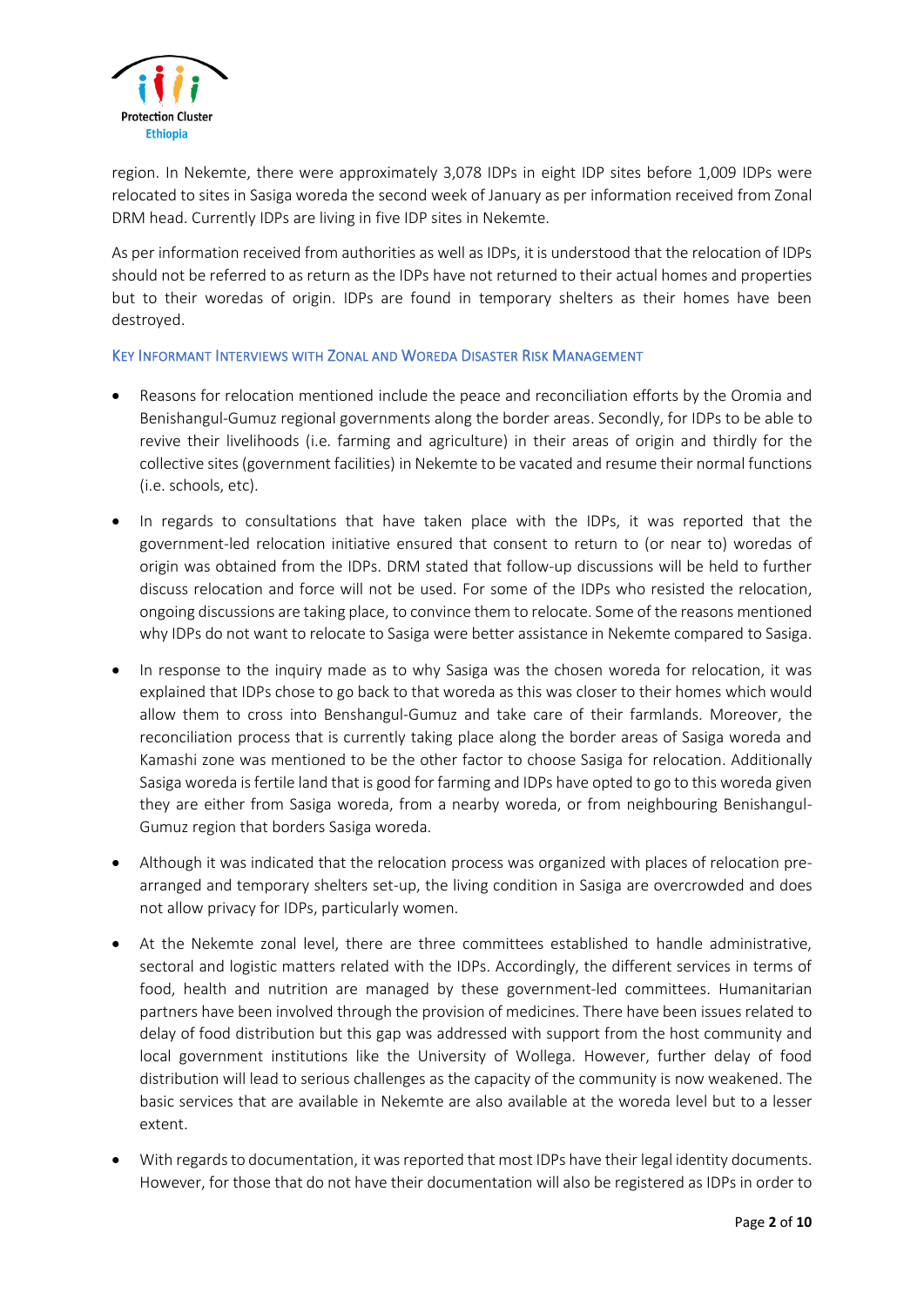

access services. Registration of IDPs takes place at zonal and woreda levels, which is a prerequisite to get support.

- In terms of security, it was explained that for all six woredas, a direction has been put in place for undertaking peace and reconciliation measures and focal points have been assigned both at zonal and woreda levels to facilitate the process. The peace and reconciliation process in Sasiga woreda is more advanced as compared to others such as Diga and Guto Gida woredas. The process has not yet started in Haro Limu woreda. In Sasiga, currently there is military presence providing security. Before the military's presence, there were militias to ensure the safety and security of the IDPs.
- Support has been provided in terms of NFIs in Sasiga and Haro Limu by different humanitarian partners including SCI, MSF, IOM, NRC and ICRC. Cash assistance has not yet started.
- In the IDP sites in Sasiga, there are different committees such as the peace committee and ration committee that support and facilitate these services within the sites. These committees report GBV incidents to the police if they occur.

### BALO IDP SITE (SASIGA WOREDA)

### FGDS WITH MALE AND FEMALE IDPS

- Balo IDP site is 70 km from Nekemte town. There are 10,201 IDPs in Balo out of which 401 IDPs have been relocated from Nekemte town.
- The IDPs indicated that some of them were originally from Soge in Benishangul-Gumuz region before they were displaced to Nekemte while some were from the borders of Sasiga woreda in East Wollega zone. It was indicated that most of the IDPs were not willing to relocate/return to Sasiga as they were not convinced they would be safe in Sasiga. However, the local authorities informed them assistance will be discontinued in Nekemte and that it is better for the IDPs to move from the collective sites in Nekemte to IDP sites in Sasiga. IDPs confirmed that there was limited discussion on the issue of relocation and they did not have any option but to move. A specific deadline to move was not given to IDPs, but transportation was arranged on a specific date.
- Furthermore, IDPs stated that they were told services, including shelter, would be arranged for them in Sasiga which has not fully materialized, according to the IDPs. Upon arrival the IDPs found one large shelter of plastic sheets to accommodate everyone under one roof, which did not allow for privacy.

#### ACCESS TO BASIC SERVICES

# WASH

 IDPs reported that they have to walk for about an hour and half to get to the river to fetch water. At the water point, there is always conflict as to who should get water first. They stand in line for long hours to get water. There are latrines segregated by sex, but upgrading is needed.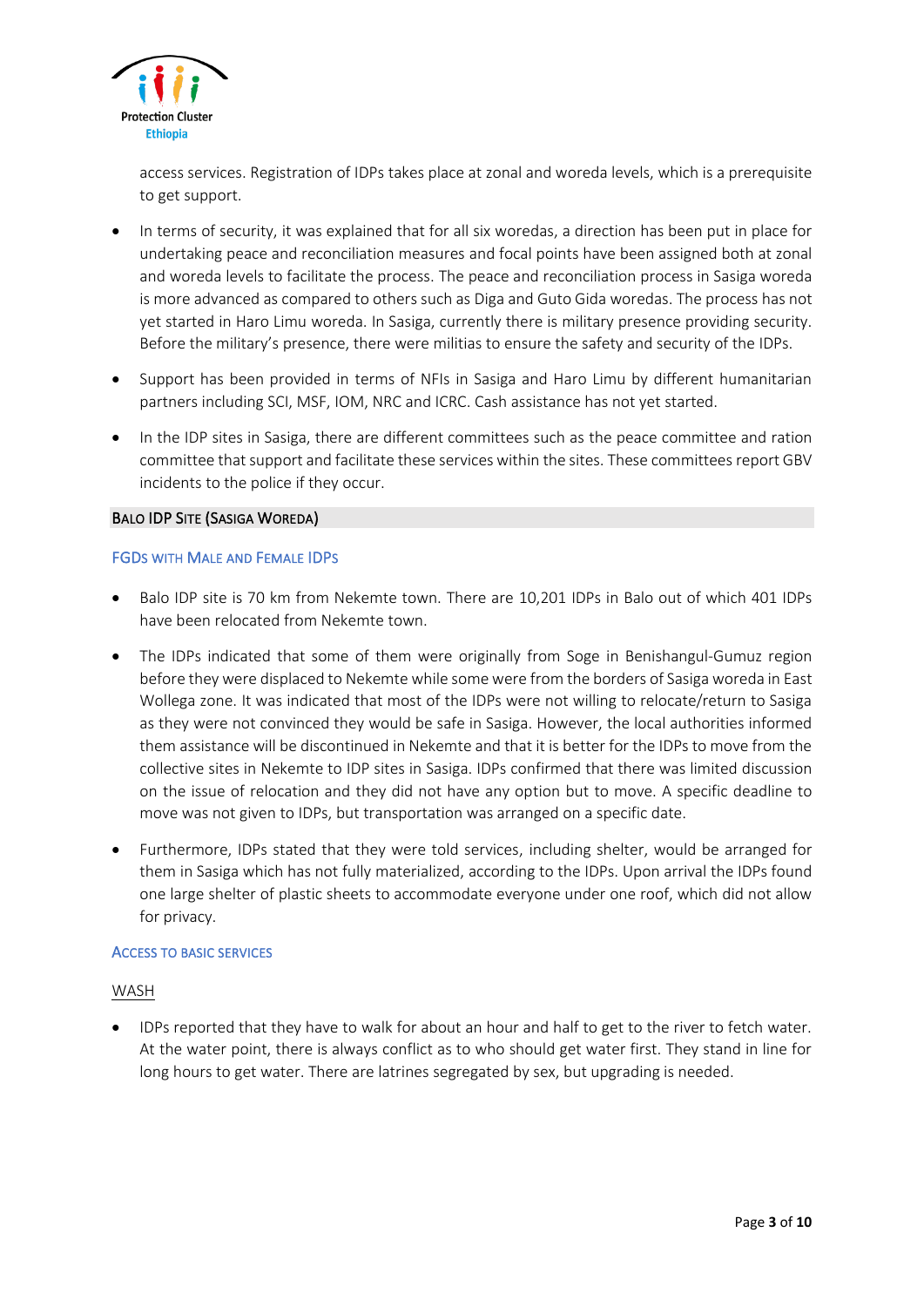

# Shelter

 Shelter conditions are challenging for the relocated IDPs. IDPs are not able to sleep in the shelters during the day as it gets very hot and during night it gets very cold. There is lack of privacy and this is more challenging for women as all family members stay in one shelter.

# Food

- 10 kg of wheat and rice is given per person for a month, due to the limited supply of food as the standard should be 15 kg per person. The authorities said the remaining 5 kg should be fulfilled soon as the supply is in stock currently.
- IDPs reported that the wheat they receive is not ground and there is a need to go to the mill. Because they do not have the money to have the wheat milled, they sell some portion of the wheat so that they can use the money to have the wheat milled.

# Health

 There is a health center in the woreda and IDPs receive free services. There are however challenges with regard to drugs that are currently in low supply. It was also observed that there are children with skin and eye diseases which is probably related to the insufficient medical supplies.

### **SECURITY**

- After the displacement in September 2018 from Kamashi zone and border areas of the East Wollega, there was insecurity in Sasiga woreda and reportedly, Gumuz people from Benishangul-Gumuz came to Sasiga and looted property and burned houses.
- IDPs who have tried to check on their property in Kamashi zone have been brutally attacked. Additionally, there are allegations that members of the EDF were selling produce that was stolen from the farms of the IDPs that fled Kamashi, in collaboration with the Gumuz people.
- On the eve of Ethiopian Christmas, there was an incident where one man was shot by a spear and lost one of his eyes while trying to rescue the villagers in Sasiga from an alleged attack Gumuz people. IDPs mentioned that even in the presence of the EDF, alleged perpetrators from the Gumuz people, burned down their houses and stole their cattle from the border areas.
- Women also said that they are afraid to sleep at night, because they are nearby the borders and anybody could come and attack them.

# CHILD PROTECTION AND GBV

- There are some separated children living with relatives and unaccompanied children living with other IDPs in the site as the whereabouts of their parents is unknown.
- In terms of school, it was explained that the space is limited to allow IDP children to go to the school that children from the host community attend.
- Families also have continued safety concerns and keep their children from attending school in fear of the safety and security of their children.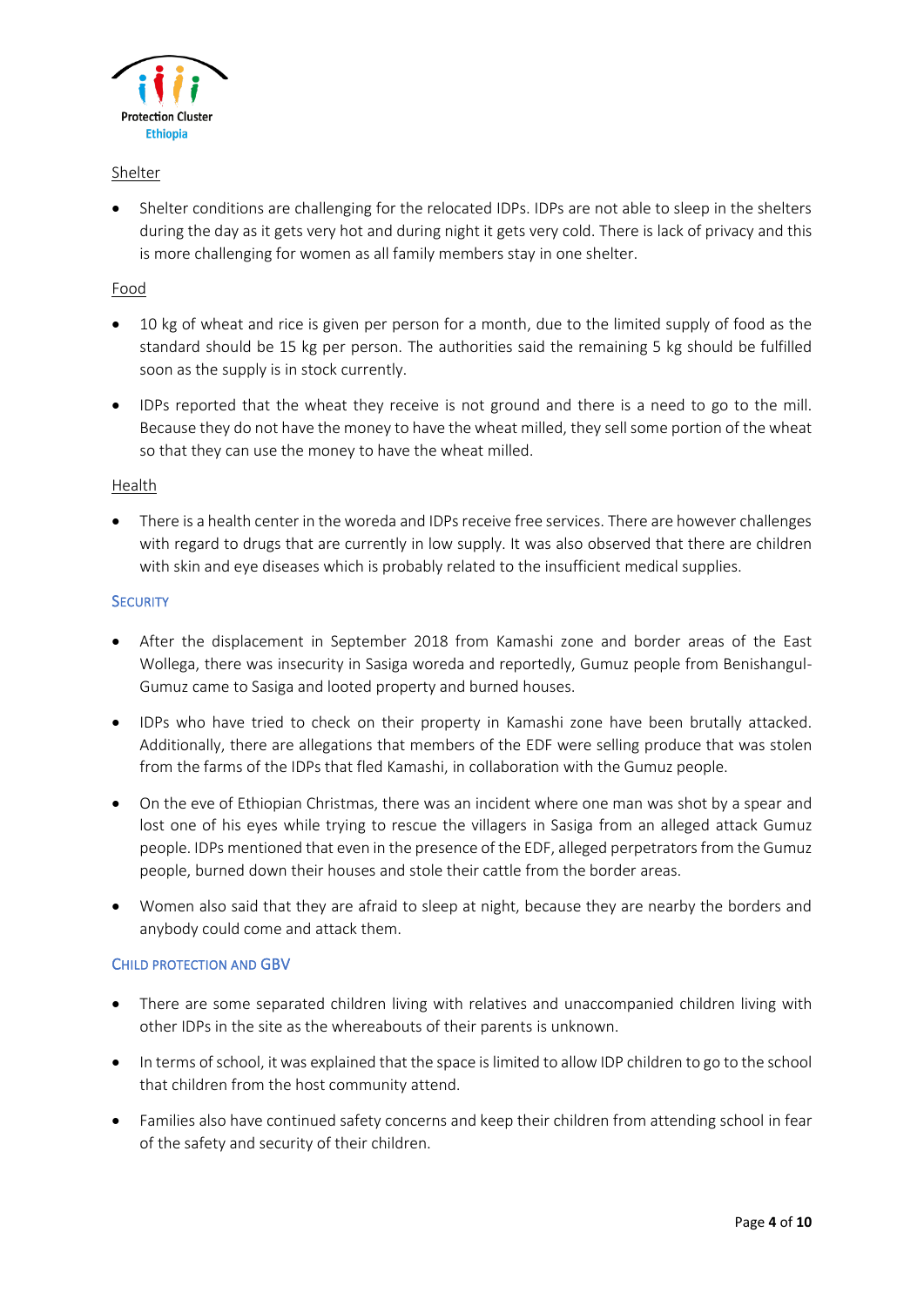

- Attempted rape was reported by a woman inside the Balo IDP site in Sasiga. The alleged perpetrator escaped and the incident was not reported to the local police.
- Dignity kit have not been distributed to vulnerable women and adolescent girls.

# OTHER PROTECTION CONCERNS

- With respect to targeting or prioritizing vulnerable IDPs, it was mentioned that no special treatment has been provided to persons with disabilities or older persons. The community supports the vulnerable persons in the community to the best of their ability.
- IDPs also indicated that when they were originally displaced most of them did not carry documentation including identification cards. But they did not face difficulties accessing services as they get IDP registration paper to enable them receive services, such as health.
- Many IDPs suffered trauma during their original displacement and reportedly witnessed serious human rights violations, including murder and rape.

### ANGAR IDP SITE (SASIGA WOREDA)

### FGDS WITH MALE IDPS

- The total number of IDPs in Angar IDP site is 4111 IDPs out of which 600 IDPs have been relocated from Nekemte town.
- Angar is 20 km away from Balo IDP site and 30 km from Sasiga woreda. Most of the IDPs in Angar have come either from Benishangul Gumuz Region or border areas inside Sasiga woreda.
- All IDPs who have been relocated from Nekemte to Angar IDP site of Sasiga woreda confirmed that their relocation was not based on their consent. The IDPs explained that they were told the necessary arrangements have been made in terms of basic services for them to relocate to the woreda. Some IDPs mentioned "the military was present when the local authorities were informing IDPs to move to Sasiga woreda."
- IDPs reported that although some of them wanted to move to other woredas (not specified), Sasiga was the only option provided by the government. Some young male family members refused to be relocated and have stayed behind Nekemte.

#### ACCESS TO BASIC SERVICES

#### Food

 IDPs reported they received 3 kg of wheat and 3 kg of rice per person and 2 kgms of Fafa flour for a month. IDPs sell some of this to get cash to pay for the wheat to be milled.

#### Shelter and NFI

 Relocated IDPs in Angar are living in a canvas made of plastic sheets which has not been partitioned for the different families living together under one roof. It was reported that all female and male IDPs live together indicating there is no room for privacy. IDPs also mentioned that they are facing difficulties as there has not been an NFI distribution.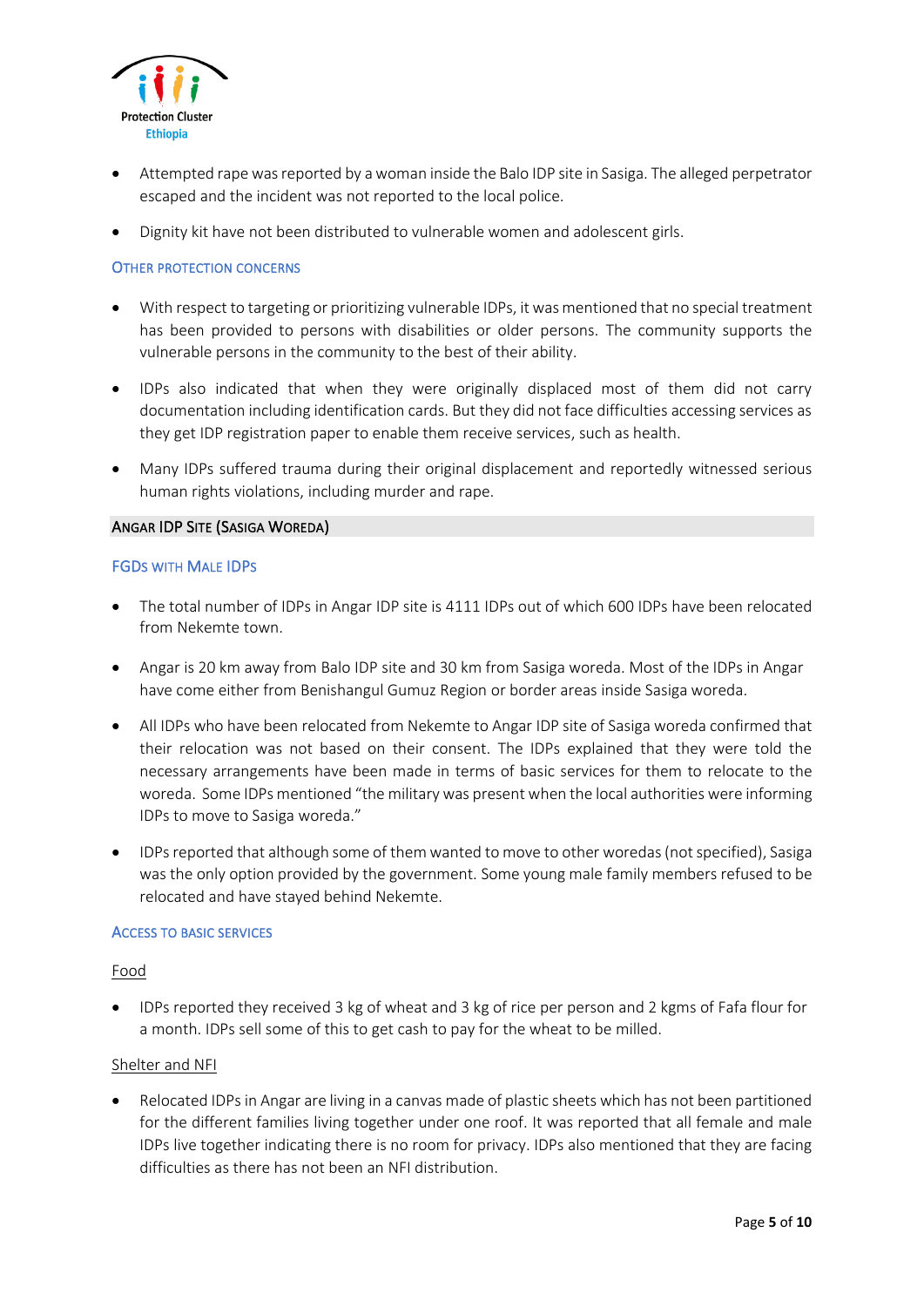

# Health

 Health centers are found close to the IDP site. Pregnant and lactating women report they receive better support from this service, but in general, it was reported there are limited supply of drugs. Furthermore, IDPs reported that although they get free medical services, they are often advised to purchase the medicine from the pharmacy as there is shortage of medical supply in the health centers. However, IDPs are not able to afford to purchase the prescribed medicine.

# WASH

- Similar to the condition in Balo Woreda, there are challenges related to shortage of water in Angar IDP site. IDPs have to walk close to an hour and half to get to the river. Once they get to the water source, IDPs have to stay in line for a long time to fetch water because there is only one tap near the river where IDPs and host community members use to collect drinking water. IDPs are not able afford to purchase water. An incident was reported where a woman was walking very early in the morning to get to the water point but was attacked by a hyena.
- There are latrines segregated by sex, but upgrading is needed.

# CHILD PROTECTION AND GBV

- After individuals were displaced from Benishangul-Gumuz Region and border areas between Benishangul and Oromia regions, IDPs were settled in different collective sites including schools. As a result, the children within the host communities were not able to attend school let alone IDPs. Once the IDPs vacated the school, learning resumed, however IDPs were not able to join other children from the host communities due to lack of space.
- There are unaccompanied and separated children with the IDP community and so far no support has been provided by the Bureau of Women, Children and Youth Affairs (BoWCYA). However UNICEF has recently started to work with BoWCYA to support them in the identification and provision of service for the children.
- With regard to GBV concerns, IDPs alleged that a 13 year old girl was raped by two federal police members who were assigned to one of the IDP sites in Sasiga woreda. These policemen have reportedly been apprehended. A second incident was also reported of a woman who was allegedly raped by a federal policeman in specific kebele in Sasiga woreda. However, the incident was not reported, due to general concerns of safety and security.
- IDPs insisted that they are not comfortable with the presence of the EDF and the military as they are a source fear. Preference as to which entities they would like present for security was not articulated.
- IDPs reported that there has not been any dignity kit distributed for women in the site.

# OTHER PROTECTION CONCERNS

 FGD participants explained that there is no targeting or prioritization undertaken for vulnerable groups such as persons with disabilities or older persons. As a result, IDPs with reduced mobility are not able to access services.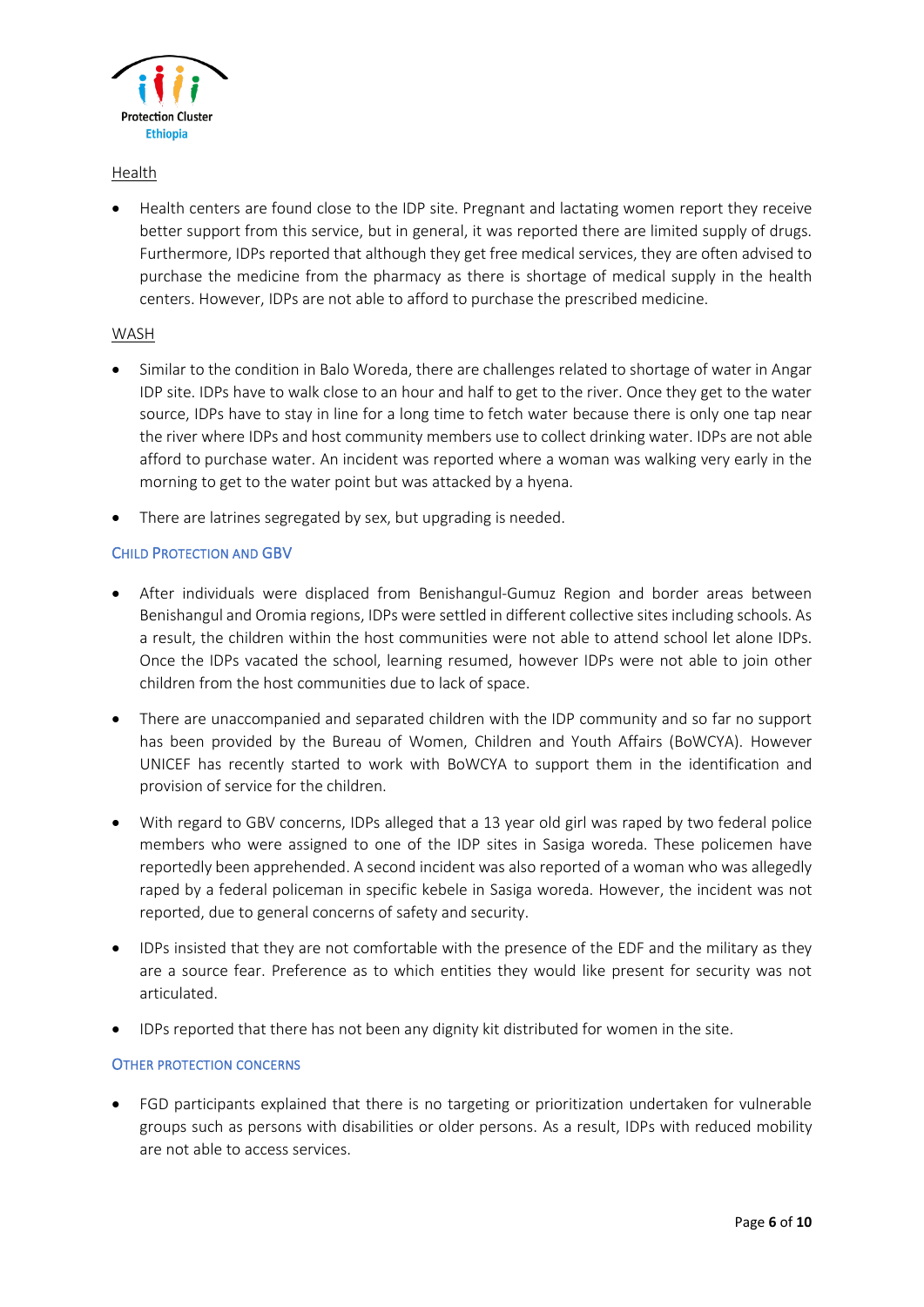

- With regard to documentation, most IDPs from Nekemte indicated that they did not get a chance to carry their identification cards when initially displaced. The IDPs tried to get replacement documents in Nekemte but the authorities did facilitate this request. Once they were moved to Sasiga, the IDPs explained that they were not able to move freely as they are requested by the police for identification cards which they are not able to produce. However, the IDPs are able to get services such as health services through a document that is issued to them indicating they are IDPs.
- In terms of livelihood opportunities, IDPs mentioned they have tried to work as casual laborer in Sasiga town, however they were unable as these work opportunities are reserved for host community members and thus IDPs are not hired.
- IDPs in general do not feel safe as they hear about ongoing property looting and burning of houses in Benishangul-Gumuz Region.

# FGDS WITH FEMALE IDPS

- The IDPs referred to previous displacement that started in September 2018 and mentioned most of the IDPs have come from Mite, Shenkora and Soge in Kamashi Zone while some IDPs were displaced from the borders of the Oromia region.
- The female IDPs explained that they were staying in Nekemte, at Hani Sasiga, Goto Geja and Ketena Amest collective sites (mostly government offices) until they were relocated to Sasiga woreda.
- IDPs mentioned that there were not properly consulted prior to the relocation. They expressed that they were just told by the authorities and some members of the IDP committee that a relocation will be underway and they would not get support if they refuse to comply.
- They recalled that they have raised their concerns regarding the security situation of the area to the authorities and have stressed that peace and reconciliation efforts are at early stage. They have also expressed their fear for their lives and that most of the perpetrators are not under custody.
- The government provided transportation during the relocation. No special consideration for protection or assistance has been provided to women and children during the relocation.
- The IDPs highlighted the key issues they face in Sasiga woreda include, the remoteness of the sites and the distance to water sources; one health center in Sasiga woreda where free medical examination is available but there are no sufficient medicines and they are usually requested to buy their own medicines; children are not currently attending school and there is a limited food supply; IDPs receive 12 kg of wheat and 3kg of rice, 4kg of Fafa flour per child and 1.5 liters of oil per household; there is limited support to pregnant and lactating women as well as malnourished children; IDPs do not want to return to their original places and expressed that the peace and reconciliation efforts are not enough or effective; they request the Oromia regional authorities to resettle them within Oromia region.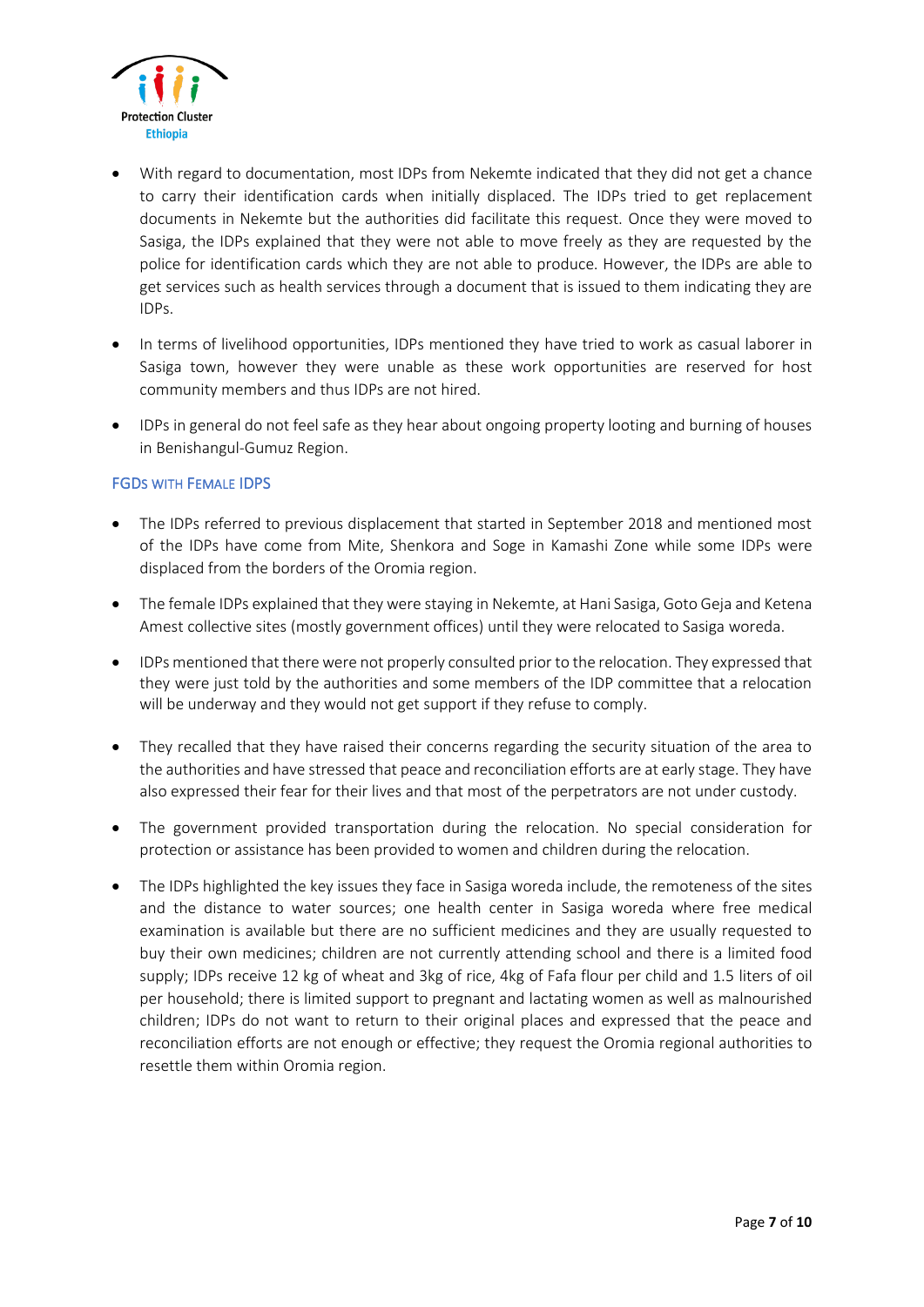

## KEY MESSAGES / RECOMMENDATIONS

# FOR NATIONAL PROTECTION CLUSTER AND CP/ GBV SUB-CLUSTER

- In view of IDPs' lack of willingness to be relocated to Sasiga woreda from Nekemte, the Protection Cluster to advocate with the government/local authorities the protection principles that need to be taken into account such as proper consultation with IDPs prior to the relocation. Special assistance should be also be given to persons with specific needs during and after relocation.
- Request relevant agencies to prioritize Sasiga woreda for distribution of dignity kits.
- Advocate for a vulnerability criteria to be developed and applied by service providers (government and humanitarian) to facilitate the identification and prioritization of persons with specific needs.
- Advocate with other clusters to increase the provision of basic services and humanitarian presence.
- IDP registration takes place to ensure access to services, however IDPs continue to face difficulties in terms of movement within Sasiga woreda. Local police officials to be trained on the rights of IDPs and the types of documents they are issued by the government.

# FOR BUREAU OF WOMEN AND CHILDREN AFFAIRS AND PROTECTION ACTORS IN EAST WOLLEGA

- Identification of unaccompanied and separated children for possible family tracing and reunification.
- Provision of staff that are trained in SGBV prevention and response services.
- Due to the psychological stress and trauma of displacement, protection actors with support of BOWCYA, to provide psychosocial support services for IDPs. Integrating psychosocial support into health services is a best practice.

# FOR OROMIA AND BENISHANGUL GUMUZ REGIONAL GOVERNMENTS OF ETHIOPIA

- Current peace and reconciliation efforts led by the government should involve the community at a grass roots level to ensure their views, options and needs are taken into considerations in any plans affecting them in the short or long term.
- An official investigation into murder and other human rights violations of IDPs and affected population by the conflict is required.

# FOR NEKEMTE AND SASIGA WOREDA LEVEL GOVERNMENT IN EAST WOLLEGA

 Lack of police around the IDP sites put the IDPs at-risk, particularly at night. Local authorities need to ensure that there are security measures put in place in IDPs sites. In addition, it is recommended to mobilize communities to develop and implement community safety and security plans to protect women and children, particularly at night.

# FOR SHELTER, FOOD, HEALTH AND WASH ACTORS

- Delays in provision of food rations should be resolved, or a phased approach adopted, which meets the most urgent needs and prioritizes groups at high risk. A second round of food distributions is urgently needed.
- Shelter conditions need to be upgraded as the plastic sheeting that is currently used as accommodation is not sufficient. The large open space do not allow for any privacy and partitions should be built. Latrine facilities also need to be upgraded.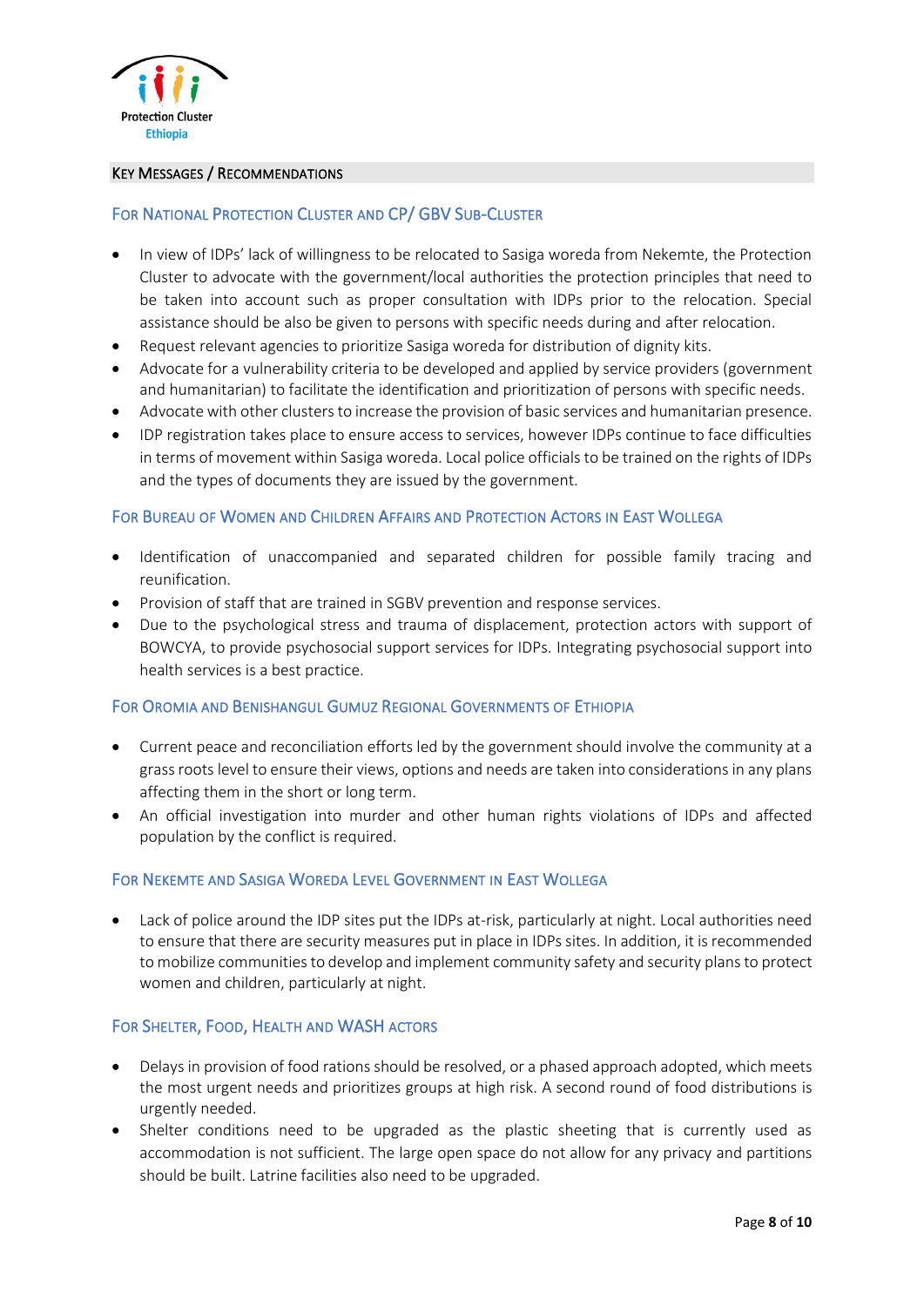

- The WASH cluster to assess the current water source to determine if an alternative is feasible.
- Existing health centres need to be equipped with medical supplies because IDPs are not able to purchase medicines outside the health centres. In addition, the health centres should be equipped to provide sexual and reproductive health services.

# Photos of Balo and Angar IDP Sites



## RESPONSE PLAN

|   | <b>Action Item</b>                                                                                                                                                                                                                                                                | <b>Focal Point</b>                                 | Timeline            |
|---|-----------------------------------------------------------------------------------------------------------------------------------------------------------------------------------------------------------------------------------------------------------------------------------|----------------------------------------------------|---------------------|
| 1 | Advocacy                                                                                                                                                                                                                                                                          |                                                    |                     |
|   | Present return/relocation concerns<br>with EHCT to support the Protection<br>Cluster's further advocacy with the<br>local government to abide by<br>protection principles under the IDP<br>Guiding Principles on returns as well<br>as the IASC Framework on Durable<br>Solutions | Protection Cluster to raise<br>concerns with EHCT. | February-March 2019 |
|   | Funding is needed for Protection<br>services in the Wellegas.                                                                                                                                                                                                                     | Protection Cluster and<br>CP/GBV sub-cluster       |                     |
|   | Protection cluster and CP/GBV to be<br>activated in Oromia region.                                                                                                                                                                                                                |                                                    |                     |
|   | Advocate for a vulnerability criteria<br>to be developed and applied by<br>service providers (government and<br>humanitarian) to facilitate the<br>identification and prioritization of<br>persons with specific needs.                                                           |                                                    |                     |